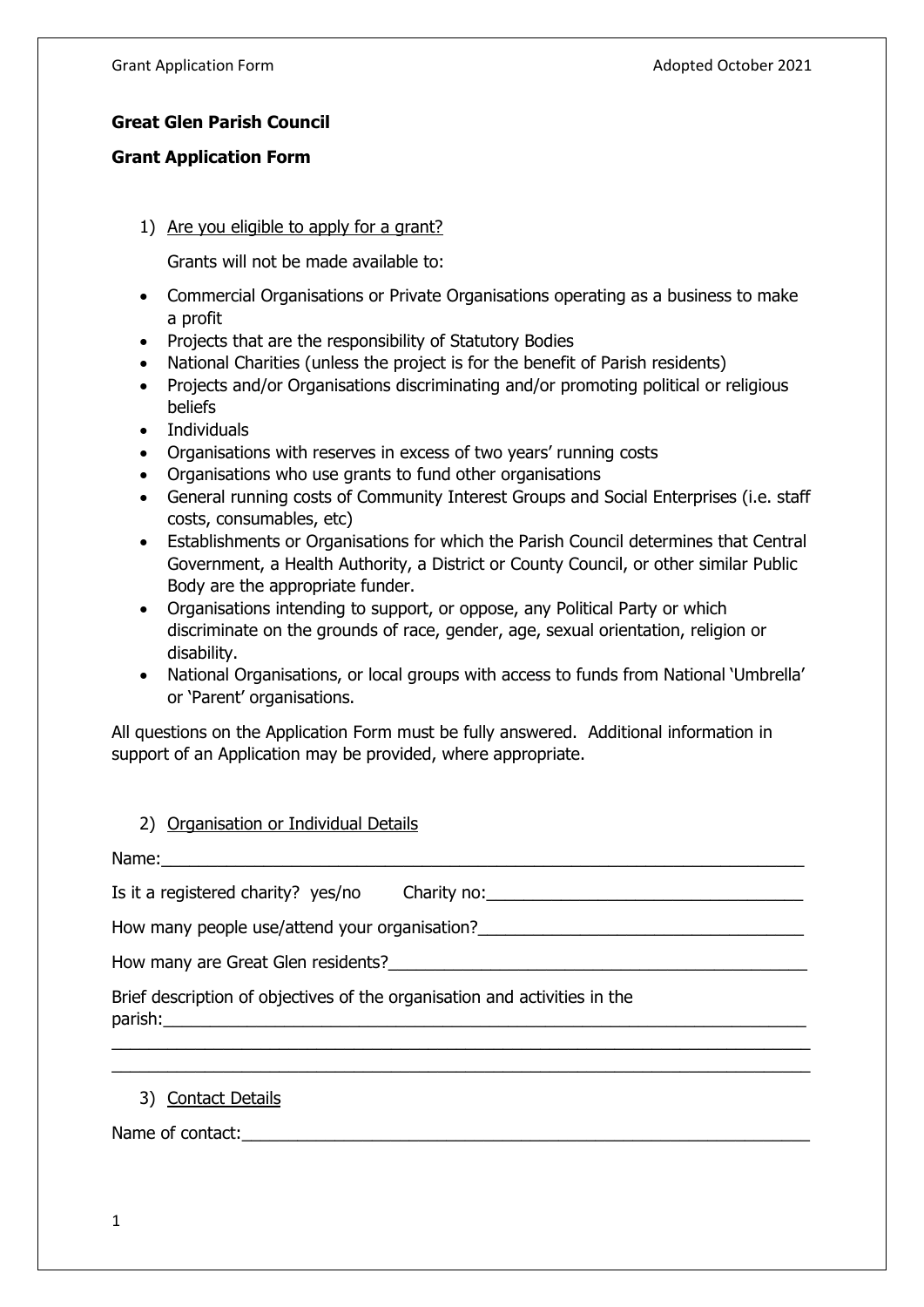**Grant Application Form** 

Adopted October 2021

| Position of Contact: The Context of Contact: |  |  |  |  |
|----------------------------------------------|--|--|--|--|

## 4) Project/Activity Details

Briefly describe the project or purpose for which you require a grant (you must demonstrate a clear need):

How will the funding benefit residents of Great Glen (include the number of beneficiaries living in the Parish):

5) Financial Details

What is the total cost of the project?

What is the total amount of the grant requested?

Details of how the remaining balance will be funded:

Details of any fundraising events held/planned or funding received:

Details of previous grants from the Parish Council (please include dates):